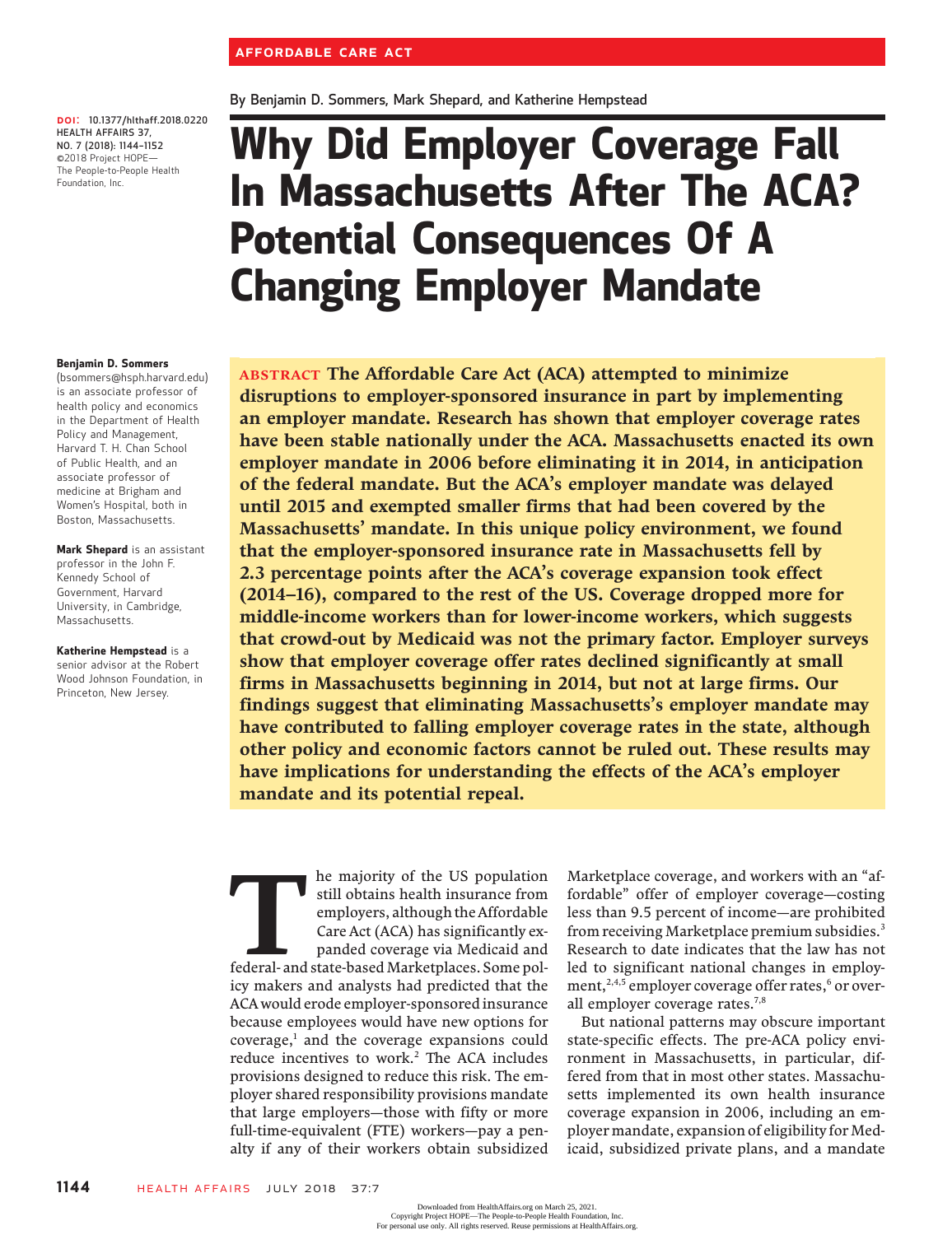that people obtain coverage or pay a penalty.<sup>9</sup> Prior research shows that rates of employersponsored insurance in the state rose significantly after the reform.10 Of note, Massachusetts eliminated its own employer mandate at the end of 2013, in anticipation of the ACA's employer mandate taking effect in 2014, but the latter was delayed by the administration of President Barack Obama until 2015. (The two mandate provisions are discussed in detail in the next section.)

Given this environment, it is possible that the ACA's effects on employer coverage would be different in Massachusetts than in other states. Moreover, state policy makers—most notably Gov. Charlie Baker (R)—have argued that employer coverage in Massachusetts has declined because of the ACA. In a 2016 letter to Congress, Governor Baker argued that the ACA had shifted nearly half a million lives from employer-sponsored insurance to the state's Medicaid program,<sup>11</sup> and the governor subsequently proposed policies to reduce this alleged crowd-out, such as reinstituting a state employer mandate<sup>12</sup> and excluding from Medicaid workers with affordable employer coverage offers.<sup>13</sup>

Concern about the substitution of public for private coverage (also known as "crowd-out") has been an issue before and since passage of the ACA.<sup>14-16</sup> Crowd-out can result from both employer and employee behavior. Employers may be less likely to offer coverage if their employees become eligible for other insurance. One analysis of Massachusetts's 2006 health care reform found that the state's employer mandate reduced crowd-out by preventing a reduction in employer offers when subsidized coverage options became available.17 Crowd-out can also occur through reduced take-up of employer-sponsored insurance by employees who are newly eligible for subsidized coverage. The potential for crowdout is a function of enrollment in employersponsored insurance at baseline and eligibility for subsidized coverage.

Massachusetts likely experienced greater exposure to crowd-out than other states because of its existing employer mandate and comparatively high rates of employer coverage. Thus, understanding the ACA's effects on employer coverage in Massachusetts has important implications for policy making in this state. More broadly, with most congressional proposals to repeal or amend the ACA including the elimination of the federal employer mandate, the state's experience could provide useful insights for national policy.

Our objective was to assess changes in employer-sponsored insurance in Massachusetts before and after the ACA's major coverage expansions in 2014, compared to changes elsewhere in

the US. We also examined changes in employer coverage by income group and changes in offer rates and take-up rates by firm size, to better understand the policy implications of our findings.

### Study Data And Methods

Conceptual Model Broadly speaking, employer-sponsored coverage rates can change for three main reasons: changes in employment, changes in employers' offer rates of employer-sponsored insurance, and changes in employees' take-up rates when offered such insurance. Our study first estimated whether any differential changes in employer-sponsored insurance occurred in Massachusetts surrounding the implementation of the ACA in 2014 and then attempted to disentangle these three factors.

Our primary study period was 2011–16. The key policy changes occurring during this period were Massachusetts's elimination of its employer mandate, at the end of 2013; the expansion of Medicaid eligibility (in states that chose to do so, including Massachusetts), creation of the ACA's Marketplaces, and implementation of the individual mandate (which superseded Massachusetts's existing individual mandate), all in 2014; and the delayed implementation of the ACA's employer mandate until 2015. While Massachusetts already had achieved high coverage rates based on its 2006 reforms, the ACA reflected a genuine expansion of Medicaid coverage in the state to many childless adults who were previously ineligible for Medicaid (but who could obtain subsidized coverage in the state's insurance exchange). The ACA also led to broader eligibility for subsidized private insurance in Massachusetts. The state's 2006 law offered premium subsidies for people with incomes up to 300 percent of the federal poverty level, whereas the ACA made subsidies available for people with incomes up to 400 percent of poverty. For those with incomes below 300 percent of poverty, the state kept the subsidies the same before and after 2014.

Meanwhile, the individual mandate penalty in Massachusetts changed from an average of \$240 for lower-income people and \$1,272 for those with incomes above 300 percent of poverty in 201318 to the ACA's penalty of \$95 per person or 1.0 percent of taxable income in 2014 (whichever was larger), which increased to \$695 and 2.5 percent by 2016.

But most relevant for our analysis is the employer mandate. Before 2014, Massachusetts's employer mandate assessed a \$295 fine per FTE worker on any firm that did not offer a "fair and reasonable" contribution to employer-spon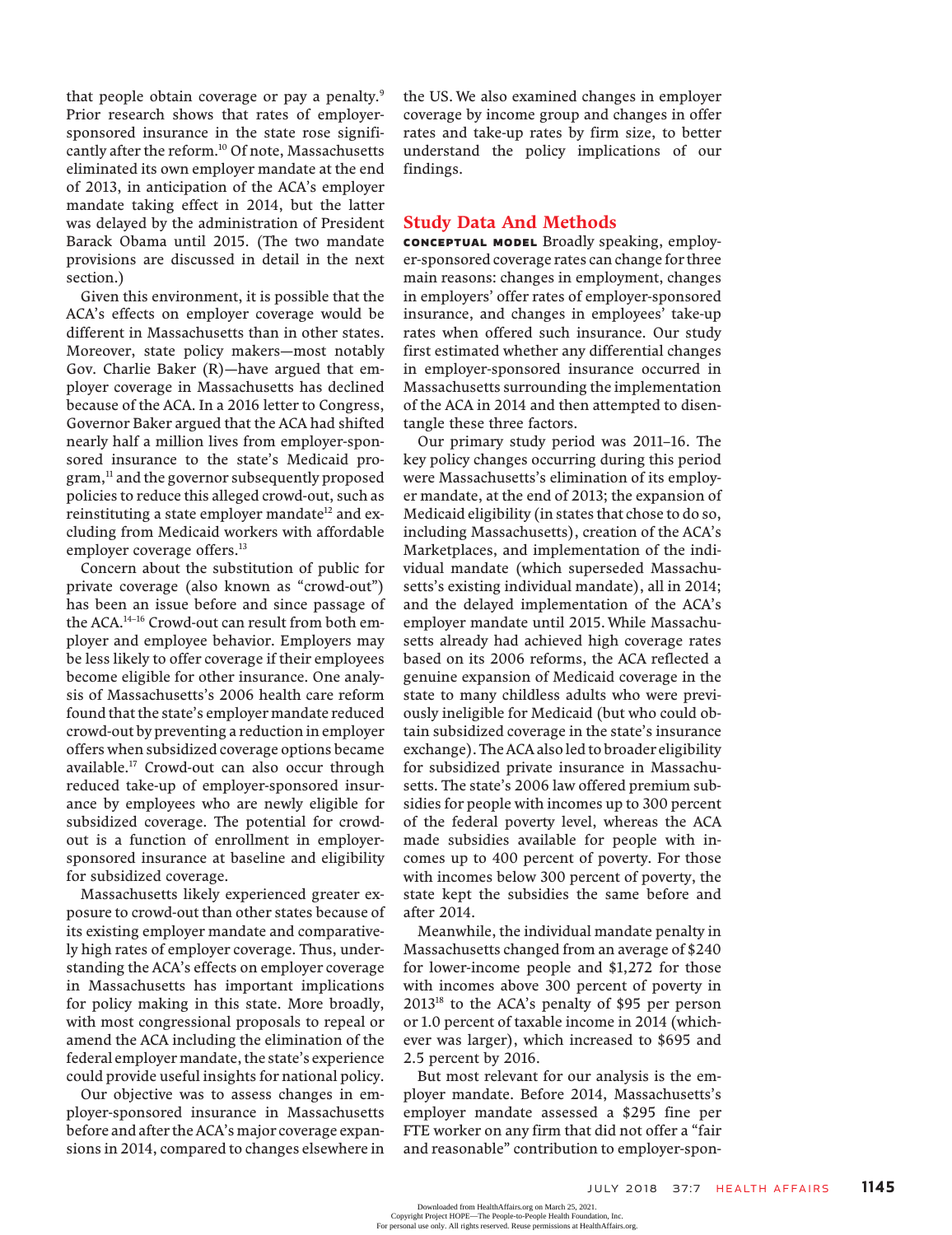sored insurance, defined as covering at least 25 percent of FTEs, paying more than 33 percent of the premium, or both<sup>9,19</sup> (see online appendix table 1 for details).20 The Massachusetts mandate applied to all firms employing at least eleven FTEs. In contrast, the ACA employer mandate exempts firms with fewer than fifty FTEs. Firms with fifty or more FTEs whose workers obtain coverage using a Marketplace tax credit face a variable fine, depending on whether they offered employer coverage. Firms that offer such coverage pay the lesser of \$3,000 per worker getting subsidized Marketplace coverage or \$2,000 per FTE worker beyond the first thirty workers. Firms not offering such coverage pay the latter fine in all cases. $3$  The result is a fairly complex trade-off between the Massachusetts and ACA mandate penalties for larger firms, depending on what share of workers received Marketplace tax credits (see appendix figure 1 for a comparison of the mandate penalties by firm size).<sup>20</sup> However, the change was clear for smaller Massachusetts firms (those with 11–49 FTEs) under the ACA, because they no longer faced any employer mandate penalty beginning in 2014.

**DATA SOURCES** Our primary data sets were the American Community Survey (ACS), conducted by the Census Bureau, and the Medical Expenditure Panel Survey–Insurance Component (MEPS-IC), conducted by the Agency for Healthcare Research and Quality.<sup>21</sup>

The ACS includes data on employment, health insurance, demographic characteristics, and income.We compared rates of employer-sponsored insurance among nonelderly people (those ages 0–64) in Massachusetts and people in the rest of the US for the period 2011–16, creating a balanced data set of three years before and three years after the policy change. People with employer coverage included both those covered by their own employer's plan as well as dependents (including children) covered by a family member's employer plan.

MEPS-IC collects annual information from employers on plan offerings, employee eligibility, and take-up rates. Again, we analyzed results for Massachusetts versus the rest of the US. As discussed below, the survey provides only estimates at the state-year level (rather than the firm level). For this analysis, we used the years 2008–16. Adding 2008–10 data to the ACS analysis produced overall estimates similar to those in our main model, but we did not need the additional sample size for that analysis—in contrast to the state-year MEPS-IC model, where we needed to maximize our sample size.<sup>22</sup>

#### STATISTICAL ANALYSIS

▸ HOUSEHOLD SURVEY DATA: Our main analytical approach was to use ACS household sur-

# Massachusetts provides a unique policy environment in which to evaluate effects of the ACA.

vey data to compare changes from 2011 to 2016 in rates of employer coverage within Massachusetts versus the rest of the US.We measured the changes in employer coverage for the pre-ACA period (2011–13) versus the post-ACA period (2014–16) using a difference-in-differences regression model. This model included a variable for Massachusetts, a variable for the post-ACA period, and their interaction term as the estimated policy impact in Massachusetts compared to the rest of the US.We also conducted an analysis with separate indicators for 2014, 2015, and 2016 to see if changes in employer coverage differed across the three post-ACA years. We then repeated our main model with the sample split into four income groups: up to 138 percent of poverty (eligible for Medicaid under the ACA expansion), 139–250 percent of poverty (ineligible for Medicaid but eligible for highly subsidized Marketplace coverage and cost-sharing subsidies), 251–400 percent of poverty (eligible for Marketplace coverage with more modest subsidies), and more than 400 percent of poverty (ineligible for any subsidized coverage).

Our multivariate difference-in-differences models adjusted for respondents' employment status (any work and part-time work versus fulltime work), age, sex, race/ethnicity, and education; state-year unemployment; and a national linear time trend. For all models, family income was defined based on the health insurance unit (that is, an adult, their spouse, and any dependent children). All ACS analyses used survey weights and robust standard errors clustered at the state level.

▸ EMPLOYER PLAN INFORMATION: We compared employer information on ESI offer rates (that is, the percentage of workers who were employed by firms offering coverage) and take-up rates (that is, the percentage of workers in firms that offered coverage who actually enrolled in that coverage), using MEPS-IC data for stateand year-specific estimates for all fifty states and the District of Columbia. This produced a sample of 459 state-year observations, which we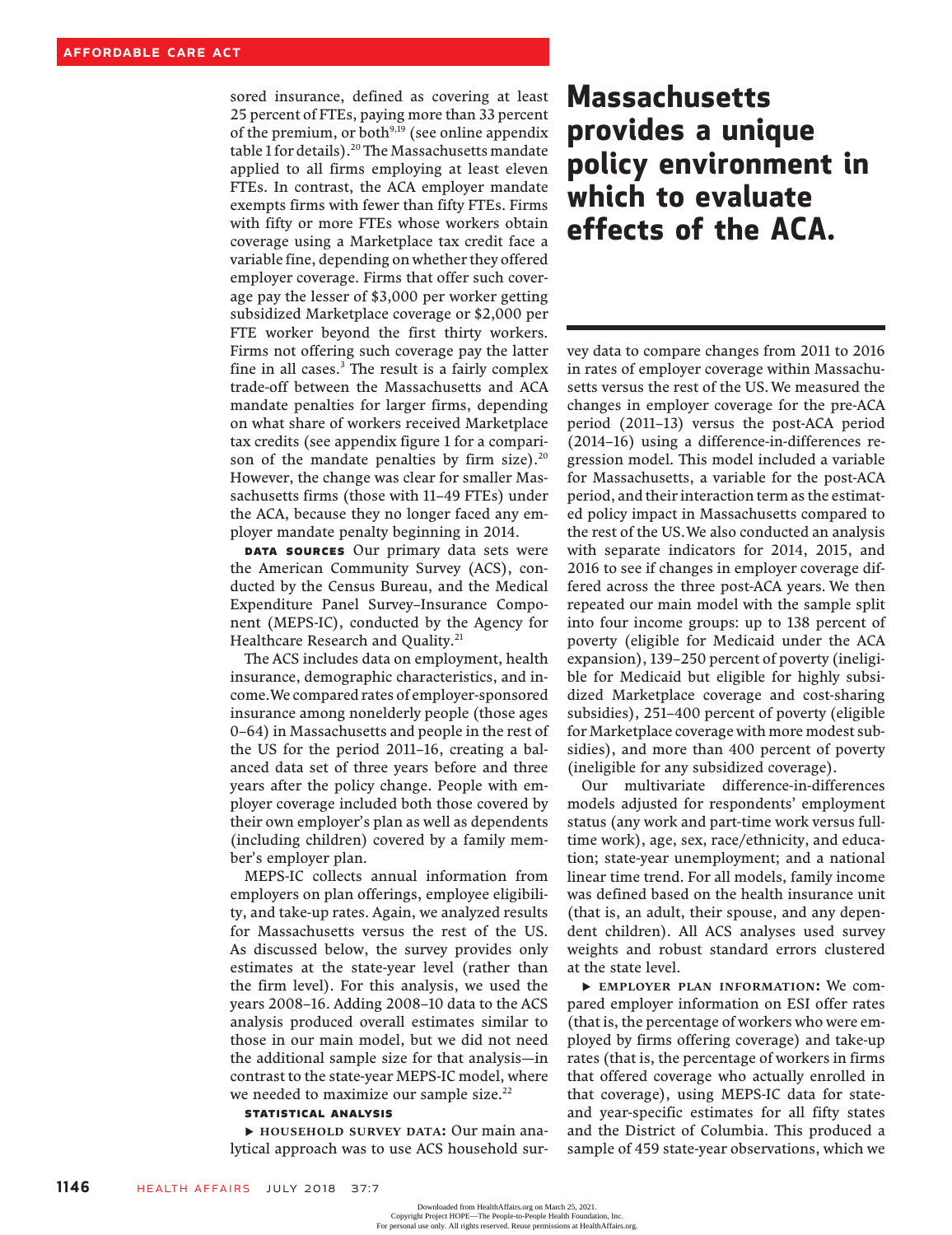used to conduct a state-level difference-in-differences model. The model adjusted for time-varying state-level covariates analogous to those used in the ACS (and derived from the ACS), such as the racial/ethnic distribution of each state's population in each year.

We analyzed these outcomes for the full sample and then stratified the analysis by firm size, comparing smaller firms (with fewer than fifty employees) and larger firms (with fifty or more employees). All regression models used robust standard errors clustered at the state level and were weighted by population size (the number of workers reported in MEPS-IC).

▸ SENSITIVITY ANALYSES: To test the appropriateness of our difference-in-differences study design, we tested whether trends in employer coverage in the two survey data sets were changing differentially for Massachusetts versus other states before 2014. We also tested in the ACS whether employment patterns were diverging between Massachusetts and the rest of the US by replacing employer-sponsored insurance in our regression outcomes with either full-time employment or any employment (part-time plus full-time). Lastly, we assessed changes in the distribution of workers at large versus small firms after 2014 for Massachusetts versus the rest of the US using data from MEPS-IC. All statistical analyses used Stata, version 14.0.

LIMITATIONS Our study had several limitations. The primary one is that many provisions of the ACA were implemented over the period 2014–16, which make it difficult to identify with certainty which ones led to the changes in coverage in Massachusetts that we detected. However, because we used multiple data sources and evaluated several different aspects of employersponsored insurance, we believe that our results offer useful and important evidence for policy makers and are suggestive that the employer mandate played an important role.

A second limitation is that our analysis of employer coverage offer rates and employee take-up rates comes from aggregate state-level data in MEPS-IC, without firm-specific details which limited our ability to probe any firm-level changes.

Third, while our ACS sample has much richer person-level data that let us control for a range of household-level variables, including employment, it has other limitations. Its annual selfreported income data imperfectly measure ACArelated eligibility, which may lead to some misclassification of people eligible for Medicaid and the Marketplaces in our income-group analyses. It is also challenging to distinguish between Medicaid and subsidized Marketplace coverage in Census Bureau survey data, because some

respondents may confuse the two. $7,23$ 

Finally, our difference-in-differences study design is potentially subject to bias from any unmeasured variables that were changing differentially in Massachusetts versus the rest of the US. However, our tests of pre-ACA trends offer support for our general approach.

## Study Results

Changes In Employer Coverage Based on our analysis of ACS data for 2011–13, before the ACA, Massachusetts had much higher employersponsored insurance rates than the rest of the country—just under 70 percent compared to less than 60 percent (exhibit 1). Employer coverage rates remained essentially flat for both groups during the pre-ACA period. Starting in 2014, after the implementation of major ACA coverage provisions, and continuing through 2016, the rate began to decline in Massachusetts, while nationally the rate increased slightly.

Splitting out pre- versus post-ACA changes by state provided more evidence that Massachusetts's experience was unusual. Appendix figure 2 shows the unadjusted changes in employersponsored insurance from before (2011–13) to after (2014–16) the ACA for each state. $20$  Massachusetts had the second-largest drop nationally and was one of only three states with significant declines in employer coverage that were larger than 1.0 percentage point. Four states had significant but more modest employer coverage de-

#### Exhibit 1

Percentages of people ages 0–64 with employer-sponsored health insurance in Massachusetts and in the rest of the United States, 2011–<sup>16</sup>



SOURCE Authors' analysis of data for 2011–16 from the American Community Survey. Notes The sample consisted of 15,437,653 people. In 2014, the Affordable Care Act coverage expansion was implemented, and Massachusetts's employer mandate was eliminated.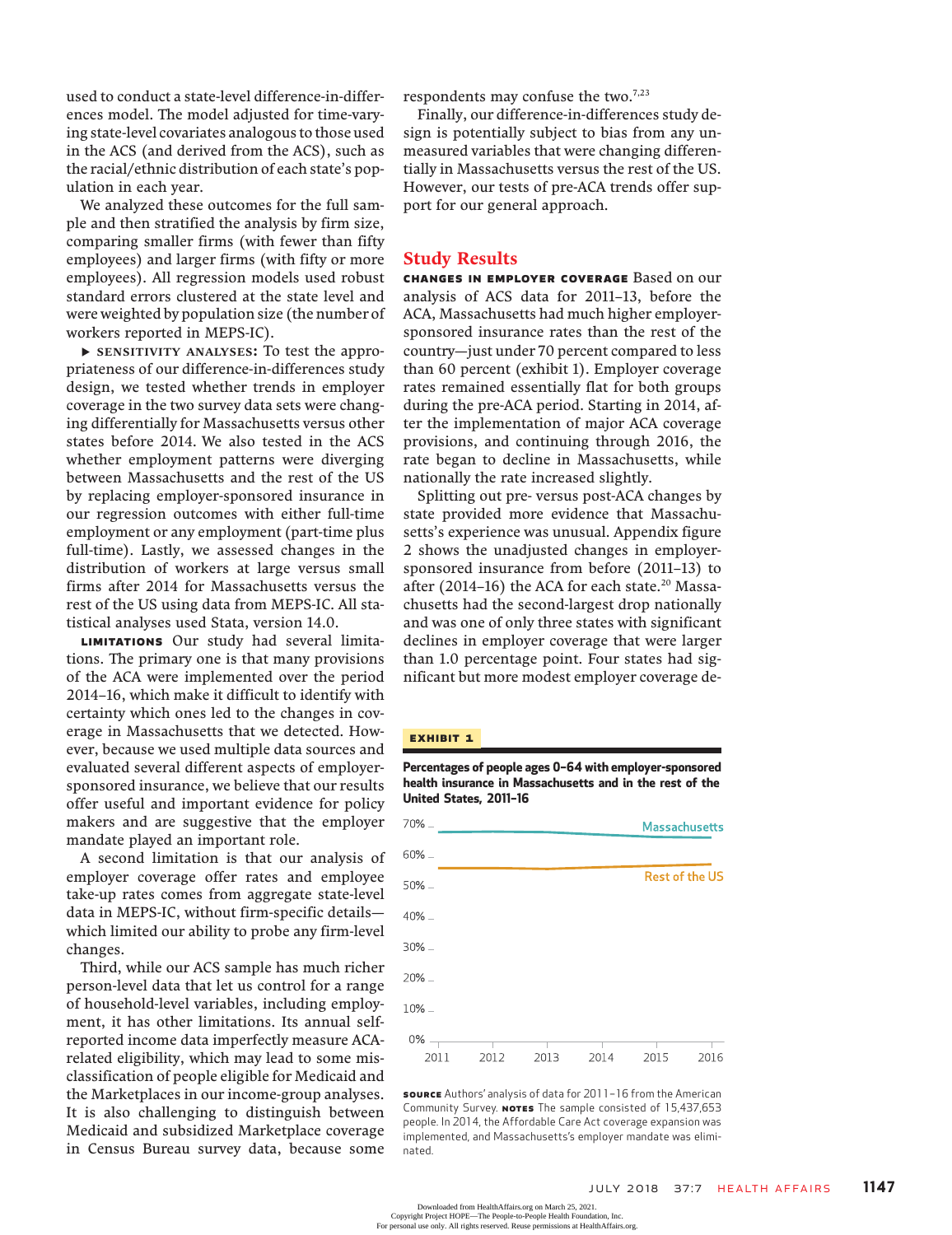creases (0.1–0.8 percentage point), twenty-one states had significant increases in employer coverage, and the rest had no significant changes. Thus, Massachusetts did not just experience a decrease in employer coverage that differed from national trends; it was also one of only a handful of states that had any sizable decrease.

In our regression-based difference-in-differences analysis, we found that there was a 2.3 percentage-point reduction in Massachusetts's employer coverage rate between the pre- and post-ACA period, compared to the changes in the rest of the US (exhibit 2). When we looked at within-group differences, we found that nearly 90 percent of the adjusted difference-in-differences estimate was due to the 2.0-percentagepoint reduction in employer coverage in Massachusetts in the post period, compared to a modest 0.4-percentage-point increase in employer coverage in the rest of the US.

Our overall difference-in-differences estimate was similar but slightly smaller (a reduction of 1.8 percentage points) when we compared Massachusetts to only Medicaid expansion states. Adjustment for various demographic factors, including employment status, had essentially no effect on our estimates, which indicated that changes in employment in Massachusetts were not responsible for the state's unique changes in employer-sponsored insurance. Tracing out the changes by year, we found a 1.4-percentage-point drop in 2014, a cumulative 2.3-percentage-point drop in 2015 (versus pre ACA), and a cumulative 3.2-percentage-point drop in 2016 (versus pre ACA). Thus, the largest one-year drop was in 2014 (1.4 percentage points), with 0.9-percentage-point incremental decreases in both 2015 and 2016.

Splitting our sample into people potentially eligible for Medicaid under the ACA expansion (those with incomes up to 138 percent of poverty) and those with higher incomes, we found that the greatest reductions in employer coverage in Massachusetts occurred among near-poor and middle-income families, with a 6.5-percentagepoint drop among people with incomes of 139–250 percent of poverty and a 3.1-percentage-point drop among those with incomes of 251–400 percent of poverty—compared to a 2.3 percentage-point decline for the poorest group.

#### Exhibit 2

Percentages of people ages 0–64 with employer-sponsored insurance (ESI) in Massachusetts and the rest of the US, before and after the Affordable Care Act (ACA) coverage expansion

|                                                                                            |                                                  | <b>Massachusetts</b>                               |                                                                        | <b>Rest of US</b>                                                  |                                                                         |                                                        |  |
|--------------------------------------------------------------------------------------------|--------------------------------------------------|----------------------------------------------------|------------------------------------------------------------------------|--------------------------------------------------------------------|-------------------------------------------------------------------------|--------------------------------------------------------|--|
| <b>Model</b><br>Unadjusted, full sample<br>Adjusted, full sample                           | Sample (n)<br>15,437,653<br>15,437,653           | Percent with<br><b>ESI pre ACA</b><br>68.3<br>68.3 | <b>Change from</b><br>pre to post<br>ACA<br>$-0.020***$<br>$-0.020***$ | <b>Change from</b><br>pre to post<br>ACA<br>$0.003**$<br>$0.004**$ | Difference-in-<br>differences<br>estimate<br>$-0.023***$<br>$-0.023***$ | Change as<br>percent of<br>pre ACA<br>$-3.4$<br>$-3.4$ |  |
| Adjusted, Medicaid<br>expansion states only                                                | 9,591,153                                        | 68.3                                               | $-0.017***$                                                            | 0.001                                                              | $-0.018***$                                                             | $-2.6$                                                 |  |
| BY YEAR, FULL SAMPLE (COMPARED TO PRE ACA) <sup>a</sup>                                    |                                                  |                                                    |                                                                        |                                                                    |                                                                         |                                                        |  |
| 2014<br>2015<br>2016                                                                       | 15,437,653<br>15,437,653<br>15,437,653           | 68.3<br>68.3<br>68.3                               | $-0.008***$<br>$-0.012***$<br>$-0.013***$                              | $0.006***$<br>$0.012***$<br>$0.018***$                             | $-0.014***$<br>$-0.023***$<br>$-0.032***$                               | $-2.0$<br>$-3.4$<br>$-4.7$                             |  |
| <b>INCOME</b> <sup>a</sup>                                                                 |                                                  |                                                    |                                                                        |                                                                    |                                                                         |                                                        |  |
| $\leq$ 138% of poverty<br>139%-250% of poverty<br>251%-400% of poverty<br>>400% of poverty | 4,586,389<br>2,671,192<br>2,883,059<br>5,297,013 | 28.4<br>54.0<br>78.1<br>91.1                       | $-0.019***$<br>$-0.063***$<br>$-0.027***$<br>$-0.004***$               | $0.004*$<br>0.002<br>$0.004*$<br>0.001                             | $-0.023***$<br>$-0.065***$<br>$-0.031***$<br>$-0.005***$                | $-8.1$<br>$-12.0$<br>$-4.0$<br>$-0.5$                  |  |
| AGE GROUP <sup>a</sup>                                                                     |                                                  |                                                    |                                                                        |                                                                    |                                                                         |                                                        |  |
| Adults (ages 19-64)<br>Children (ages 0-18)                                                | 11,168,053<br>4,269,600                          | 69.2<br>65.7                                       | $-0.022***$<br>$-0.012***$                                             | $0.004**$<br>0.003                                                 | $-0.026***$<br>$-0.015***$                                              | $-3.8$<br>$-2.3$                                       |  |

source Authors' analysis of data for 2011-16 from the American Community Survey (ACS). Notes People with ESI were defined as those covered by their own employer's plan as well as dependents (such as children) covered by a family member's employer plan. All models controlled for pre (2011–13) versus post (2014–16) ACA, Massachusetts versus the rest of the US, and a linear time trend. Adjusted models also included respondents' employment status (any work and part-time work versus full-time work), age, sex, race/ethnicity, and education and state-year unemployment rate. Income was defined based on the health insurance unit. All analyses used ACS survey weights and robust state-clustered standard errors. Estimates in the second-to-last column show the difference-in-differences estimates using linear probability models, which compared changes in Massachusetts from the pre- to the post-ACA period and changes in the rest of the US over the same time frame. Medicaid expansion states are those that expanded eligibility for Medicaid under the ACA. <sup>a</sup>By-year results are from a single model, with separate coefficients for each year. Income and age group models were stratified by subgroup. <sup>b</sup>Between-group difference for difference-in-difference estimates was significant (p < 0.05), with  $\leq$ 138 percent of poverty as the reference group. \*p < 0.00 \*\*p < 0.05 \*\*\*p < 0.01 \*\*\*p < 0.001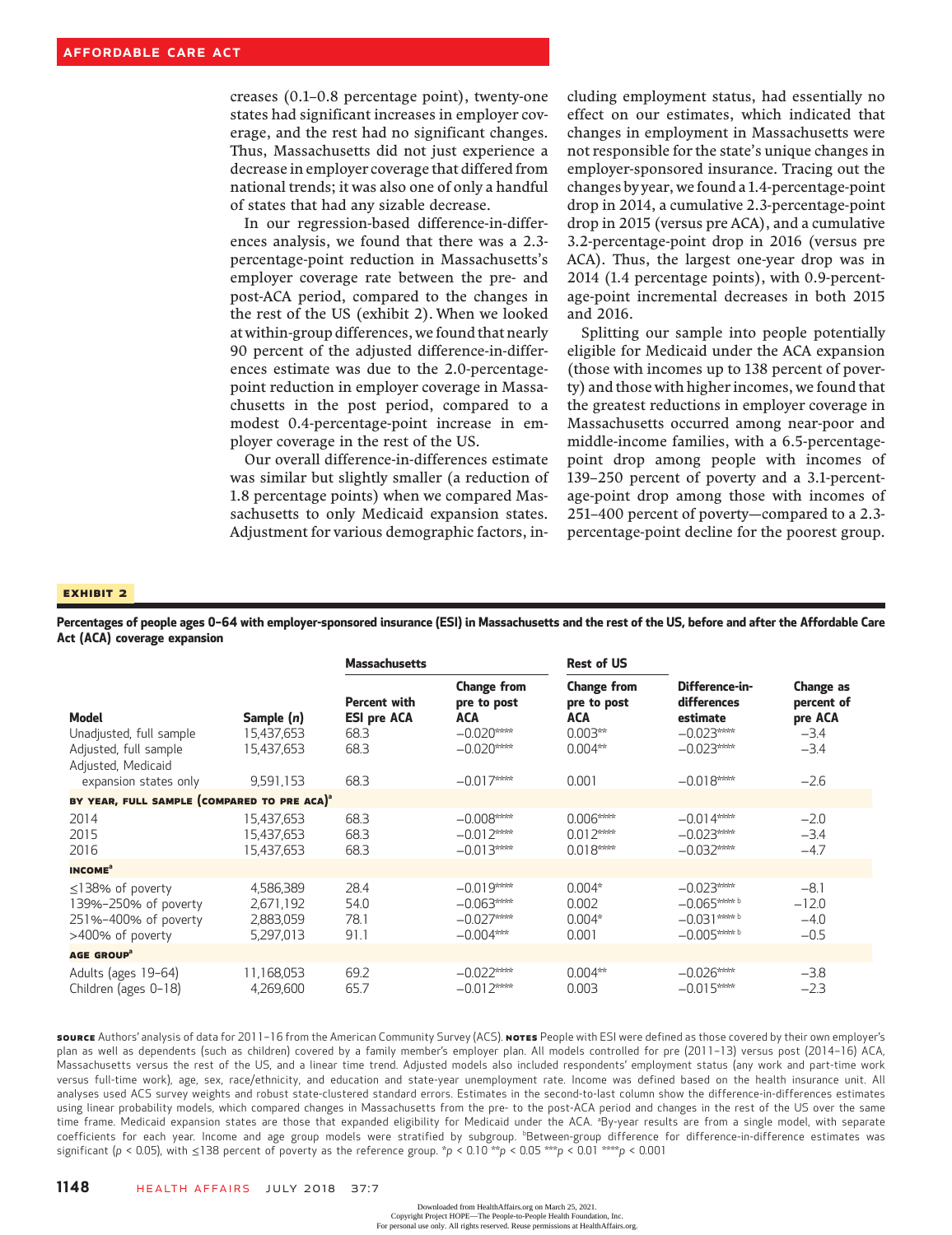The reduction in employer coverage in the group with incomes of 139–250 percent of poverty was highest in both absolute and relative terms, compared to the pre-ACA employer coverage rate for each group. It was also significantly larger than the change for the lowest-income group. There was a significant but small reduction in employer-sponsored insurance for the highestincome group (−0.5 percentage points). Analyzing changes by age, the majority of the coverage losses occurred among adults (−2.6 percentage points), with smaller but still significant losses among children (−1.5 percentage points).

Changes In Offer And Take-Up Of Employer Coverage By Firm Size Using the MEPS-IC employer survey data, across all firm sizes, we found that employer coverage offer rates fell significantly (by 0.7 percentage point) in Massachusetts in 2008–16 compared to the rest of the US (exhibit 3). (Appendix figure 3 shows unadjusted trends.)<sup>20</sup> Offer rates were much higher (above 90 percent) for large firms (those with fifty or more workers) in both Massachusetts and the rest of the US, with no significant changes after the ACA.Meanwhile, in small firms (those with fewer than fifty workers), there was a reduction in offer rates in Massachusetts, with a difference-in-differences estimate of −1.8 percentage points.

Exhibit 4 shows the analogous changes in employee take-up rates of employer coverage, conditional on working in a firm that offered coverage (appendix figure 4 presents unadjusted trends).<sup>20</sup> For all firms and for large firms, there were no significant changes in Massachusetts or the rest of the US. In unadjusted analyses, there was a 1.3-percentage-point decline in take-up at small firms in Massachusetts compared to the rest of the US, but this result was not significant after adjustment.

Sensitivity Analyses And Employment Changes We tested whether trends in employer-sponsored insurance were already diverging between Massachusetts and the rest of the US before 2014. Using ACS data, we found no significant difference in employer coverage trends  $(-0.1$  percentage point per year;  $p = 0.45$ ) (results not shown). Using MEPS-IC data, we found no significant differential trends in Massachusetts versus the rest of the US for employer coverage offer rates (0.2 percentage point per year;  $p = 0.77$ ) or take-up rates (-0.4 percentage point per year;  $p = 0.49$ ).

Using ACS data, we found no significant change after 2014 in the likelihood of having any employment (0.1 percentage point;  $p =$ 0:29) or full-time employment (0.0 percentage point;  $p = 0.85$ ) in Massachusetts versus the rest of the US. Combined with the fact that adjusting

for individual-level employment and state unemployment rates did not change our employer coverage estimates, this suggests that declining employer coverage inMassachusetts was not due to unique economic trends in the state.

We also tested in MEPS-IC whether the distribution of workers by firm size changed during this period (appendix table 2).<sup>20</sup> We found a modest but significant difference-in-differences estimate for the share of workers at small firms (unadjusted model: 0.4 percentage point;  $p = 0.001$ ; adjusted model: 0.8 percentage point;  $p = 0.01$ ) in Massachusetts compared to the rest of the US. This change was driven by a national decrease in the share of workers at small firms  $(-0.8$  percentage points;  $p = 0.08$ ); within Massachusetts, there was no change (0.0 percentage point;  $p = 0.96$ ).

Finally, in descriptive analyses in Massachusetts (results not shown), the overall nonelderly uninsurance rate dropped from 4.7 percent in 2011–13 to 3.4 percent in 2014–16, which indicates that even though employer coverage rates were falling in the state, gains in subsidized coverage via Medicaid and the ACA Marketplace were more than enough to compensate.

# Discussion

Massachusetts provides a unique policy environment in which to evaluate effects of the ACA.We

#### Exhibit 3

Offer rates for employer-sponsored insurance in Massachusetts and the rest of the US before and after the Affordable Care Act (ACA) coverage expansion, by firm size

|                                         | <b>Massachusetts</b>                |                                          |                                                 |                                           |  |  |  |
|-----------------------------------------|-------------------------------------|------------------------------------------|-------------------------------------------------|-------------------------------------------|--|--|--|
| <b>Model</b>                            | <b>Pre-ACA offer</b><br>rate $(% )$ | <b>Change from</b><br>pre to post<br>ACA | <b>Change from</b><br>pre to post<br><b>ACA</b> | Difference-in-<br>differences<br>estimate |  |  |  |
| <b>FULL SAMPLE</b>                      |                                     |                                          |                                                 |                                           |  |  |  |
| Unadjusted<br>Adjusted                  | 92.2%<br>92.2                       | $-0.004$<br>$-0.006*$                    | 0.002<br>0.001                                  | $-0.006***$<br>$-0.007**$                 |  |  |  |
| <b>FIRMS WITH FEWER THAN 50 WORKERS</b> |                                     |                                          |                                                 |                                           |  |  |  |
| Unadjusted<br>Adjusted                  | 72.2<br>72.2                        | $-0.017***$<br>$-0.020**$                | $-0.002$<br>$-0.002$                            | $-0.016***$<br>$-0.018**$                 |  |  |  |
| <b>FIRMS WITH 50 OR MORE WORKERS</b>    |                                     |                                          |                                                 |                                           |  |  |  |
| Unadjusted<br>Adjusted                  | 99.2<br>99.2                        | $-0.002$<br>$-0.003$                     | 0.001<br>$-0.003$                               | $-0.002$<br>$-0.000$                      |  |  |  |

source Authors' analysis of data for 2008-16 from the Medical Expenditure Panel Survey-Insurance Component. Norse Offer rates are the number of workers employed in firms that offered employersponsored insurance, divided by the total number of workers in Massachusetts or the rest of the US. There were 459 state-year combinations (including the District of Columbia as a state). All models controlled for pre (2008–13) versus post (2014–16) ACA , Massachusetts versus the rest of the US, and a linear time trend. Adjusted models also included state-year means for respondent employment status (any work and part-time work versus full-time work), age, sex, race/ethnicity, and education and state-year unemployment rate. All analyses used robust state-clustered standard errors and were weighted by number of workers per state per year. \*p <  $0.10$  \*\*p <  $0.05$  \*\*\*p <  $0.01$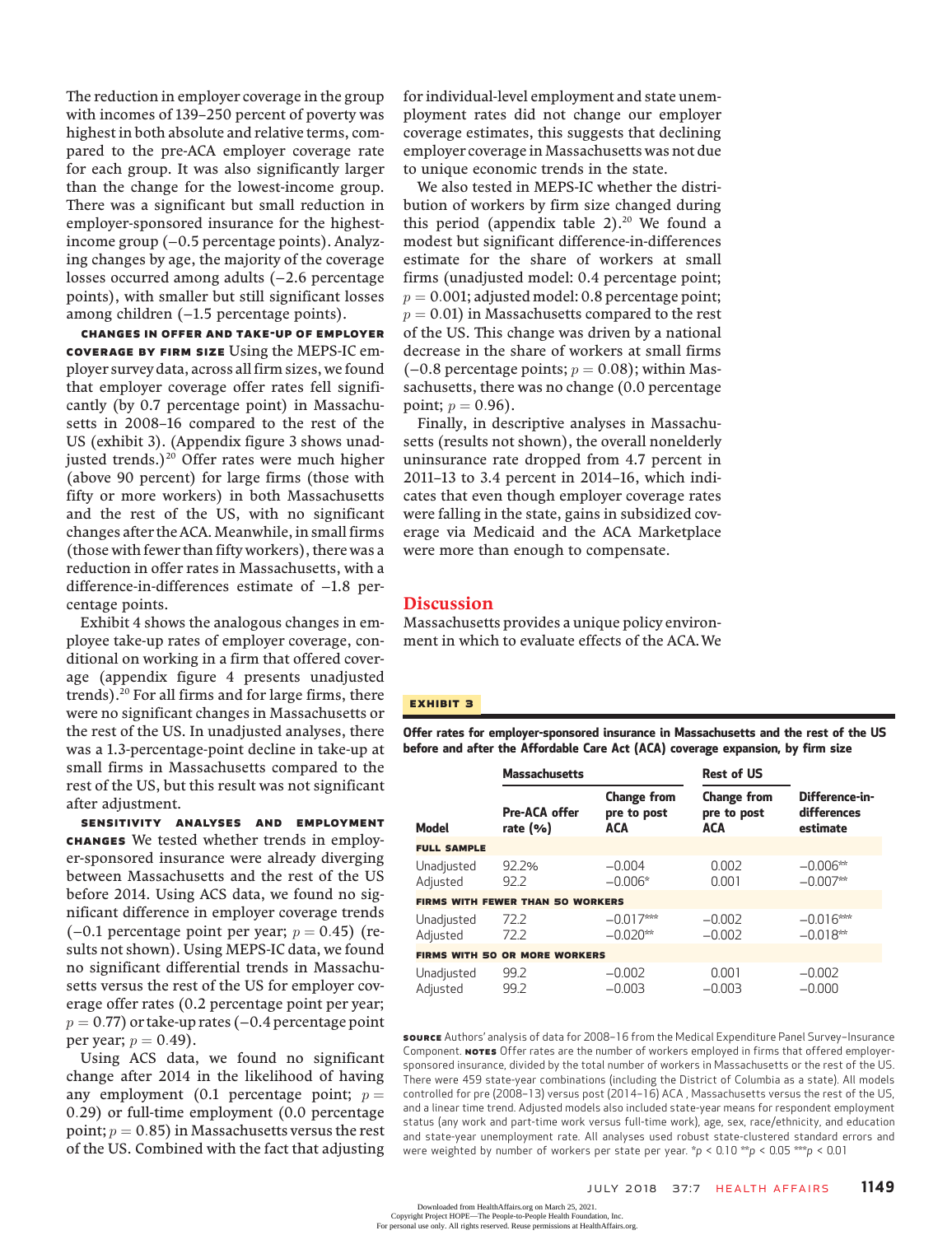#### Exhibit 4

Employees' take-up rates of employer-sponsored insurance in Massachusetts and the rest of the US before and after the Affordable Care Act (ACA) coverage expansion, by firm size

|                                         | <b>Massachusetts</b>             |                                          | <b>Rest of US</b>                        |                                           |  |  |  |
|-----------------------------------------|----------------------------------|------------------------------------------|------------------------------------------|-------------------------------------------|--|--|--|
| <b>Model</b>                            | Pre-ACA take-<br>up rate $(\% )$ | <b>Change from</b><br>pre to post<br>ACA | <b>Change from</b><br>pre to post<br>ACA | Difference-in-<br>differences<br>estimate |  |  |  |
| <b>FULL SAMPLE</b>                      |                                  |                                          |                                          |                                           |  |  |  |
| Unadjusted<br>Adjusted                  | 57.0<br>57.0                     | 0.005<br>0.007                           | 0.002<br>0.006                           | 0.003<br>0.001                            |  |  |  |
| <b>FIRMS WITH FEWER THAN 50 WORKERS</b> |                                  |                                          |                                          |                                           |  |  |  |
| Unadjusted<br>Adjusted                  | 51.6<br>51.6                     | $-0.010**$<br>$-0.007$                   | 0.003<br>0.004                           | $-0.013**$<br>$-0.011$                    |  |  |  |
| <b>FIRMS WITH 50 OR MORE WORKERS</b>    |                                  |                                          |                                          |                                           |  |  |  |
| Unadjusted<br>Adjusted                  | 58.4<br>58.4                     | 0.007<br>0.009                           | 0.002<br>0.006                           | 0.006<br>0.003                            |  |  |  |

source Authors' analysis of data for 2008-16 from the Medical Expenditure Panel Survey-Insurance Component. Nores Take-up rates are the number of workers who had employer sponsored insurance (ESI), divided by the number of workers in firms that offered ESI to their employees. There were 459 state-year combinations (including the District of Columbia as a state). All models controlled for pre (2008–13) versus post ACA (2014–16), Massachusetts versus the rest of the US, and a linear time trend. "Adjusted models" are explained in the notes to exhibit 3. All analyses used robust stateclustered standard errors and were weighted by number of workers per state per year. \*\*p < 0:05

> found that the state was an outlier in terms of changes in employer-sponsored insurance after the ACA's major coverage expansions in 2014. While most states experienced stable or increased employer coverage rates after 2014, Massachusetts experienced a significant reduction in employer coverage. Small firms in the state became less likely to offer coverage to workers after the ACA's implementation, when the state's prior mandate gave way to the ACA's (delayed) federal mandate—under which firms with fewer than fifty full-time-equivalent workers are no longer subject to a penalty. This general pattern of results is consistent with employer surveys conducted by the Commonwealth of Massachusetts, which also show reductions in employer coverage between 2011 and 2016, primarily among workers at smaller firms. $24,25$

> What might account for these changes? We found no evidence that employment changed differentially in the state compared to the rest of the US during this period, and adjusting our models for employment did not affect our overall results. Thus, it does not appear that differential economic trends in Massachusetts led to the drop in employer coverage. We found a small shift in firm-size composition nationally toward larger firms, while there was no change in firmsize composition within Massachusetts, but the magnitude of this change nationally is unlikely to explain our overall results.

Another possibility, which has been suggested by Governor Baker, $<sup>11</sup>$  is that the state's expansion</sup>

of Medicaid in 2014 (called MassHealth) led people to drop out of employer coverage and enroll in public coverage. However, we found that the reductions in employer coverage were largest among Massachusetts workers with incomes between 138 percent and 400 percent of poverty, not those in the income range eligible for Medicaid, which suggests that our results are not primarily due to a crowd-out effect from the 2014 Medicaid expansion. Rather, it appears that crowd-out—to the extent that it occurred in Massachusetts—was primarily among those eligible for subsidized Marketplace coverage.

A potential explanation consistent with these findings is that the change in the employer mandate led to reduced incentives for smaller firms in the state to offer employer coverage to their workers. This is consistent with Mark Pauly and Adam Leive's argument that one important role of the employer mandate is to reduce incentives for firms to shift middle-income employees from employer coverage to the Marketplaces. $^{26}$ The income distribution of workers by firm size in Massachusetts (appendix table  $3)^{20}$  offers additional support for this explanation, as employees with incomes between 138 percent and 400 percent of poverty are overrepresented in firms with fewer than fifty workers (41.1 percent versus 28.4 percent in larger firms).

In most states, the relevant policy change was a transition from no mandates pre ACA to a new individual mandate in 2014 and an employer mandate in 2015. The effect nationally was a slight increase in employer coverage that may be partially attributable to those provisions which would be consistent with prior research on Hawaii's employer mandate that was implemented in the 1970s.<sup>27</sup>

Meanwhile, in Massachusetts, an existing employer mandate was eliminated in 2014, before being replaced in 2015 by a mandate that no longer applied to smaller firms—with the apparent result that fewer small firms offered employer coverage and more workers shifted to alternative forms of coverage. Our year-by-year findings show that the biggest single-year drop in employer coverage in Massachusetts occurred in 2014, the year with no mandate in effect. Employer coverage in Massachusetts continued to drop (though more slowly) in 2015 and 2016, once the ACA mandate was in effect. This suggests that it was not just the absence of any mandate in 2014 that caused a one-time change, but also the ACA's lack of penalties for smaller firms that produced an ongoing erosion of employer coverage after 2014. It is far from definitive that the employer mandate was the only factor in the differential drop in employer coverage in Massachusetts, but our results provide suggestive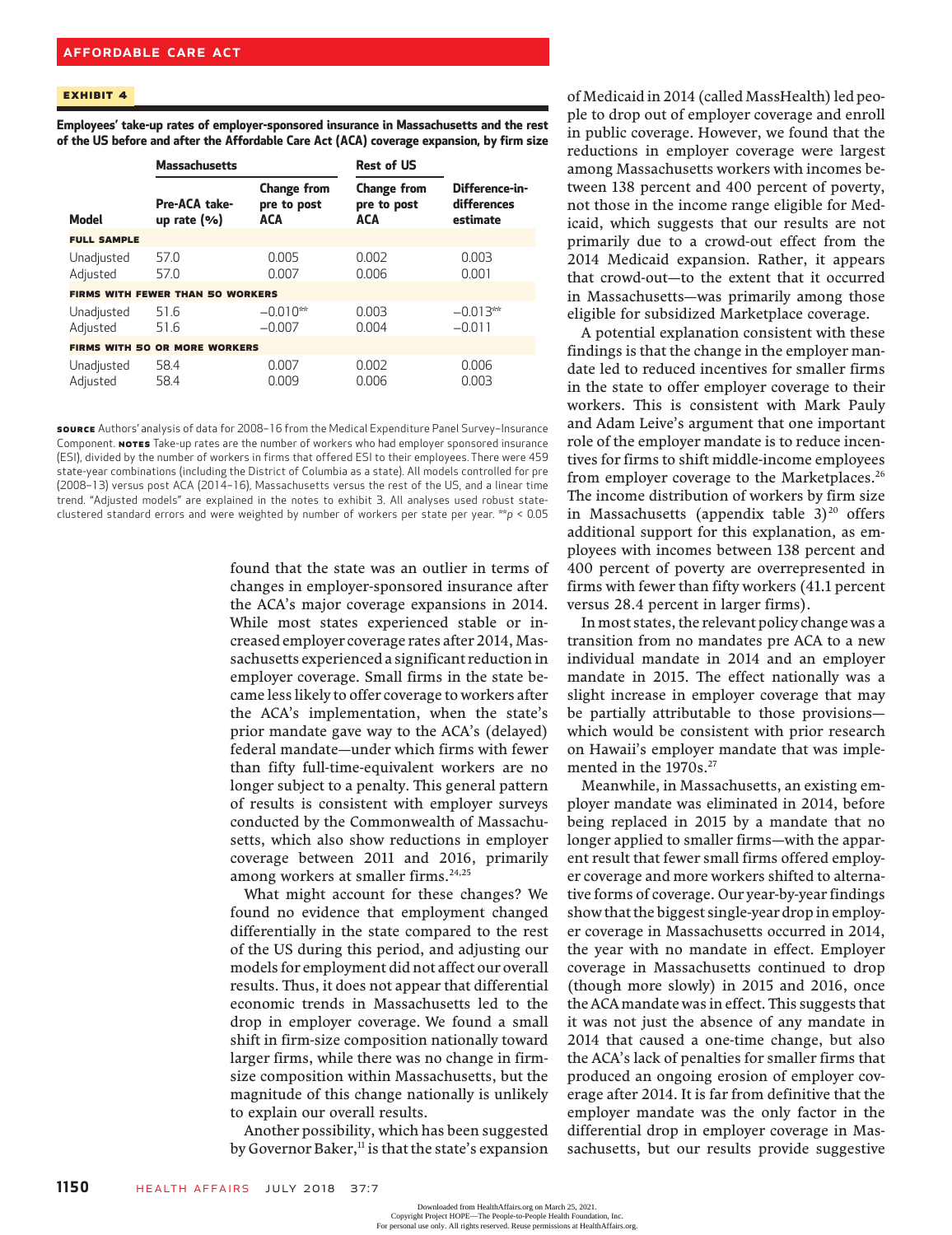# It does not appear that differential economic trends in Massachusetts led to the drop in employer coverage.

evidence that this change did have a detectable impact.

## Policy Implications

From a national perspective, these findings have implications for the ongoing debate about repealing or modifying the ACA, which has typically included proposals to eliminate (or stop enforcing) the employer mandate. The Congressional Budget Office (CBO) analysis of two major Republican proposals from early 2017 the American Health Care Act and the Better Care Reconciliation Act—predicted that minimal changes in employer-sponsored insurance would result from their passage. In fact, the CBO projected that employer coverage rates would actually go up under the former, despite its elimination of the employer and individual mandates, because with less generous options for nongroup plans, more employers would offer employer coverage and more employees would accept it.28 Our findings suggest that the CBO may be underestimating the potential erosion of coverage that dropping the employer mandate could create. An alternative proposal to modify the employer mandate by exempting firms with fewer than 500 workers<sup>29</sup> might similarly reduce employer coverage in some firms. However, there are substantial differences between large and very large employers nationally (that is,

those with 50–500 workers) and small employers (with fewer than 50 workers) in Massachusetts, so extrapolating from our findings is highly uncertain.

More locally, our findings offer insights into efforts within Massachusetts to understand coverage changes and assess the implications of the ACA on the state's MassHealth budget. Governor Baker's proposal to reinstitute a version of the state's employer mandate would potentially have helped increase or stabilize employer coverage. But his administration dropped that proposal and more recently focused on a provision to exclude people with an employer coverage offer from Medicaid. In August 2017 Governor Baker signed into law a new penalty (of up to \$750 per employee) for employers whose workers forgo employer coverage to enroll in MassHealth.<sup>30</sup> This emphasis suggests that the administration believes declining take-up rates represent a more significant problem than decreasing offer rates. However, our findings suggest that offer rates are a key factor in declining rates of employer coverage in Massachusetts and, moreover, that Medicaid eligibility is unlikely to explain most of the state's employer coverage losses. Given that reductions in this coverage were much larger among middle-income families than among people with incomes below 138 percent of poverty, simply preventing a shift from employer coverage to Medicaid would at best address only a portion of the state's declining employer coverage rates—though of course the shift from employer coverage to Medicaid has greater budgetary implications for the state than do shifts to other types of insurance.

In conclusion, we offer new evidence suggesting that one of the less salient features of the ACA—the employer mandate—may have played an underappreciated role in maintaining national rates of employer coverage since 2014. As was the case with the original passage of the ACA in 2010, based in large part on Massachusetts's experience with its 2006 reform, evidence from the Bay State offers important insights for policy makers as they continue to debate the law's future.  $\blacksquare$ 

This work was presented at the BU/ Harvard/MIT Health Economics Seminar on May 2, 2018, in Boston,

Massachusetts, and at the national meeting of the American Society of Health Economists on June 13, 2018, in Atlanta, Georgia. The authors appreciate the helpful advice on Massachusetts data sources from David Auerbach.